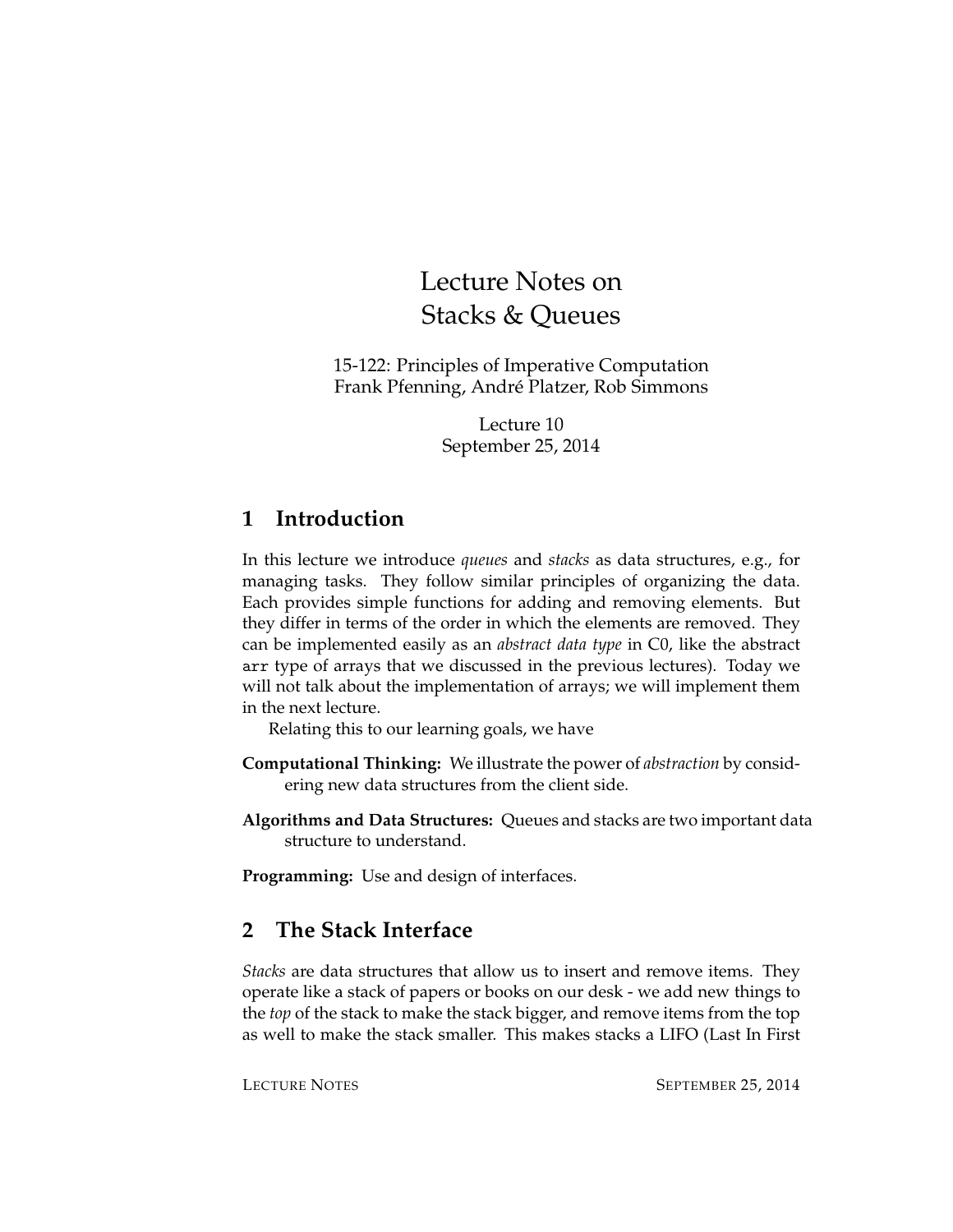Out) data structure – the data we have put in last is what we will get out first.

Before we consider the implementation of a data structure it is helpful to consider the interface. We then program against the specified interface. Based on the description above, we require the following functions:

```
bool stack_empty(stack S); /* O(1), check if stack empty */
stack stack_new(); /* O(1), create new empty stack */
void push(stack S, string e); /* O(1), add item on top of stack */
string pop(stack S) \frac{1}{2} /* 0(1), remove item from top */
  /*@requires !stack_empty(S); @*/ ;
```
We want the creation of a new (empty) stack as well as pushing and popping an item all to be constant-time operations, as indicated by  $O(1)$ . Furthermore, pop is only possible on non-empty stacks. This is a fundamental aspect of the interface to a stack, that a client can only read data from a non-empty stack. So we include this as a requires contract in the interface.

One thing to observe is that there's nothing special about the string type here. It would be nice to have a data structure that was *generic*, and able to work with strings, integers, arrays, and so on, but we will discuss that possibility later.

# **3 Using the Stack Interface**

We play through some simple examples to illustrate the idea of a stack and how to use the interface above. We write a stack as

 $x_1, x_2, \ldots, x_n$ 

where  $x_1$  is the *bottom* of the stack and  $x_n$  is the *top* of the stack. We *push* elements on the top and also *pop* them from the top. If we're feeling artistic, we can draw stacks with arrows to emphasize that we're pushing and popping from the top:

 $x_1, x_2, \ldots x_{n-l}, x_n$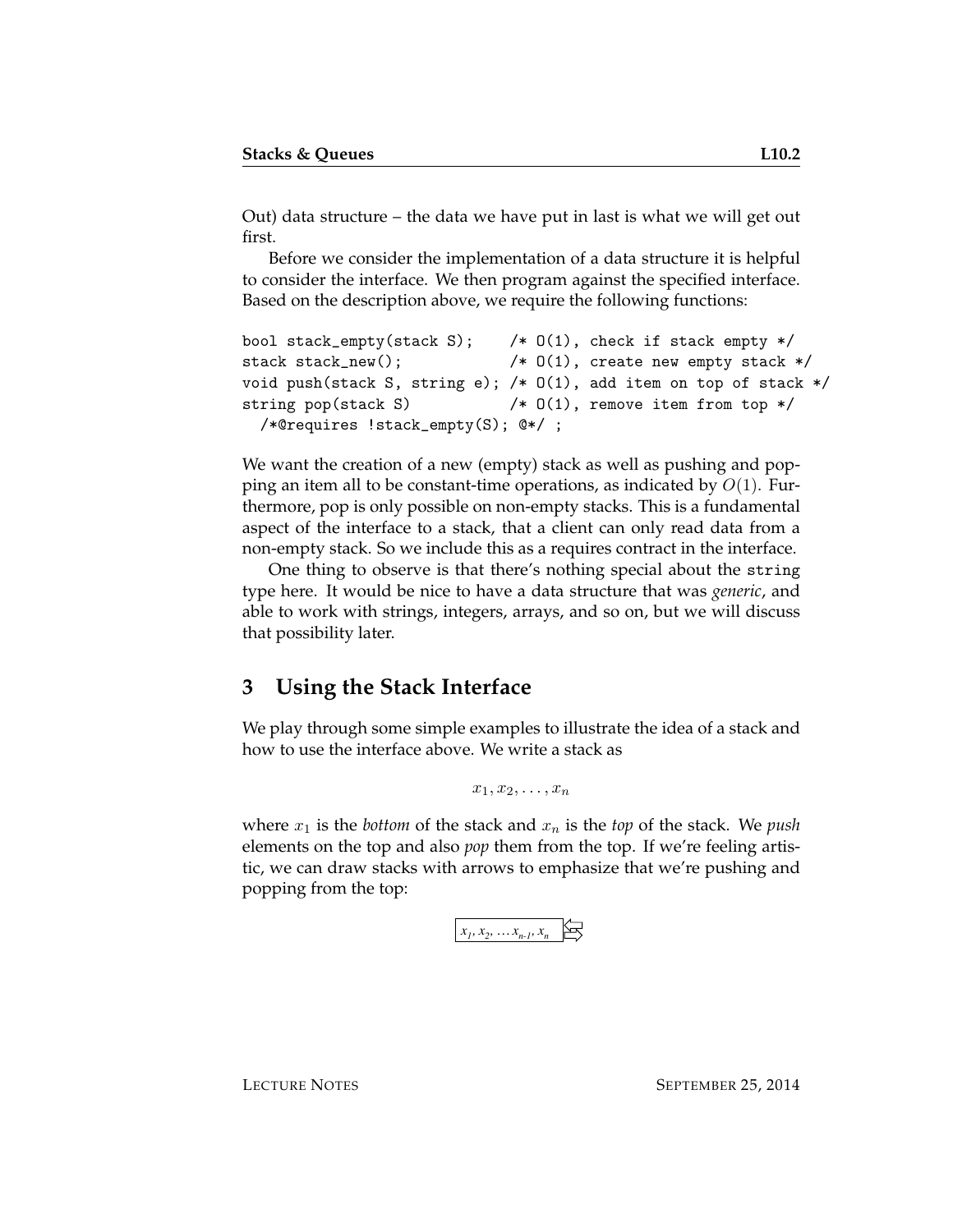Here is a more complex example, showing the effect of several steps on the state of assignable variables and allocated memory, where the stack data structure resides:



Remember that we think of the assignable S like a pointer or an array: it is not literally an arrow but a number representing the address of the inmemory representation of the stack.

#### **4 Abstraction**

An important point about formulating a precise interface to a data structure like a stack is to achieve *abstraction*. This means that as a client of the data structure we can only use the functions in the interface. In particular, we are not permitted to use or even know about details of the implementation of stacks.

Let's consider an example of a client-side program. We would like to examine the element at the top of the stack without removing it from the stack. Such a function would have the declaration

```
string peek(stack S)
//@requires !stack_empty(S);
  ;
```
If we knew how stacks were implemented, we might be able to implement, as clients of the stack data structure, something like this:

```
string peek(stack S)
//@requires !stack_empty(S);
{
```
LECTURE NOTES SEPTEMBER 25, 2014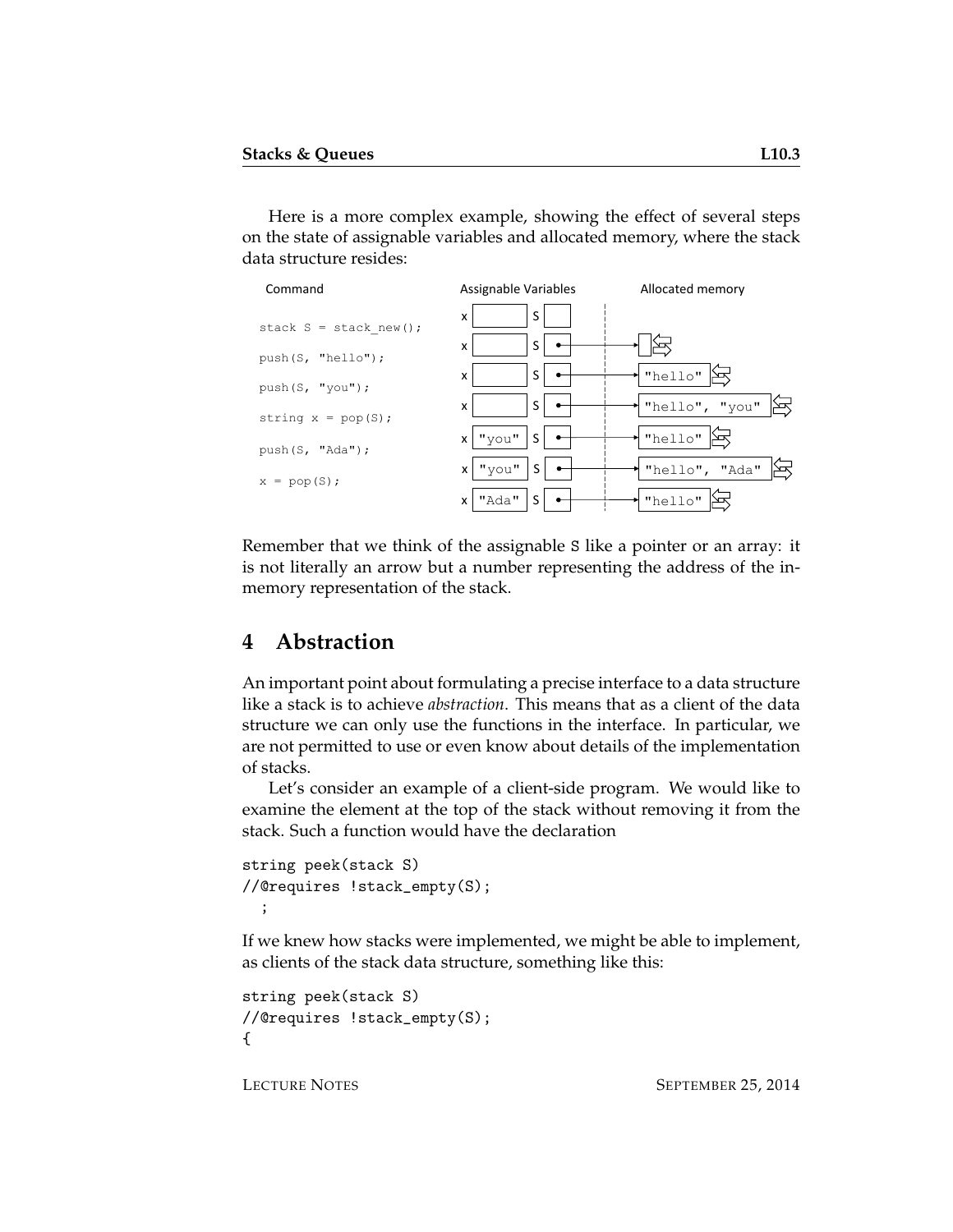```
return S->data[S->top];
}
```
However, *this would be completely wrong*. As clients of the stack data structure, we only know about the functions provided by the interface. However, it is possible to implement the peek operation correctly *without violating the abstraction*!

The idea is that we pop the top element off the stack, remember it in a temporary variable, and then push it back onto the stack before we return.

```
string peek(stack S)
//@requires !stack_empty(S);
{
  string x = pop(S);
 push(S, x);return x;
}
```
Depending on the implementation of stacks, this might be less efficient than a library-side implementation of peek. However, as long as push and pop are still a constant-time operations, peek will still be constant time  $(O(1)).$ 

# **5 Computing the Size of a Stack**

Let's exercise our data structure once more by developing two implementations of a function that returns the size of a stack: one on the client's side, using only the interface, and one on the library's side, exploiting the data representation. Let's first consider a client-side implementation, using only the interface so far.

```
int stack_size(stack S);
```
We encourage you to consider this problem and program it before you read on.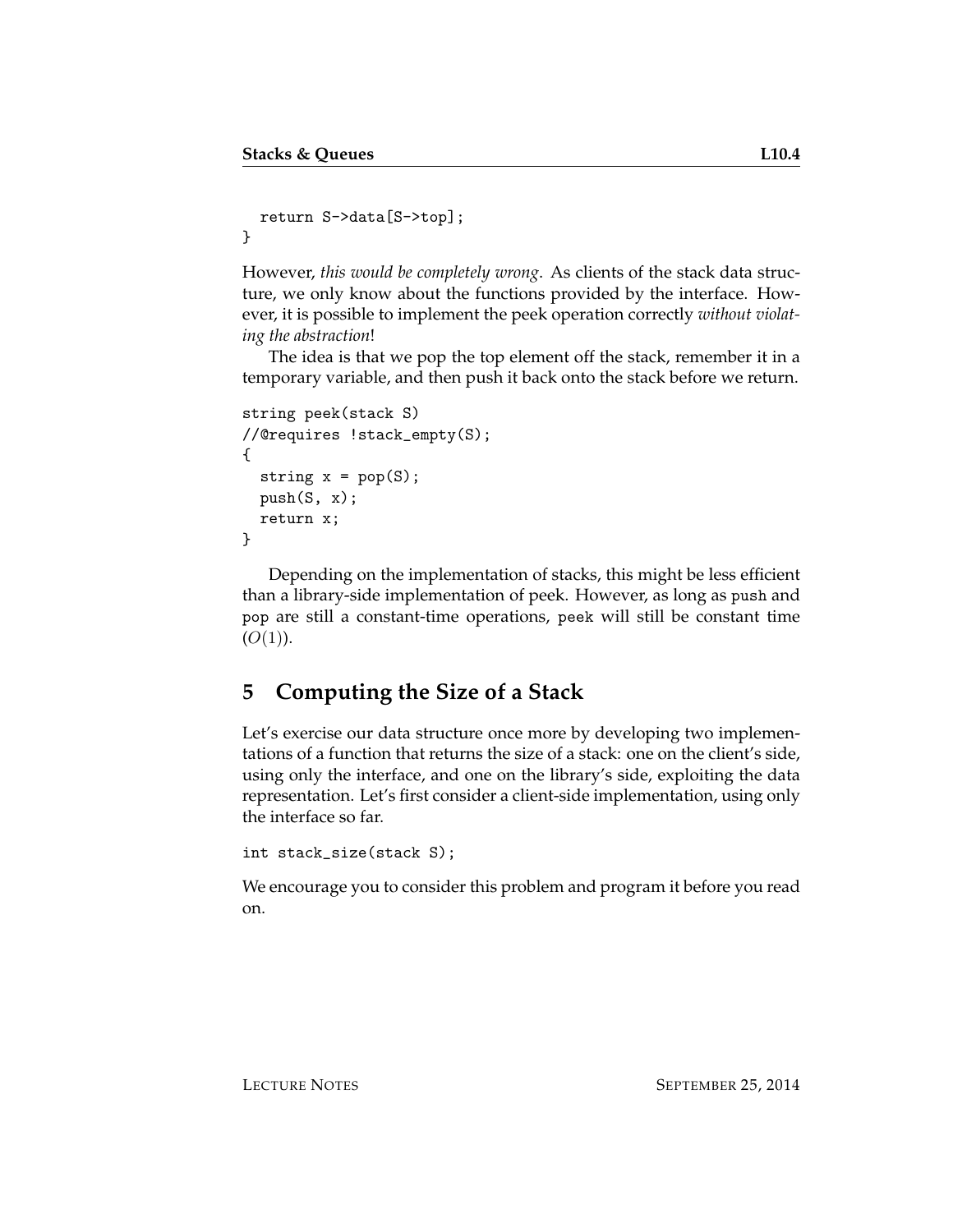First we reassure ourselves that it will not be a simple operation. We do not have access to the array (in fact, as the client, we cannot know that there is an array), so the only thing we can do is pop all the elements off the stack. This can be accomplished with a while-loop that finishes as soon as the stack is empty.

```
int stack_size(stack S) {
  int count = 0;
  while (!stack_empty(S)) {
    pop(S);
    count++;
  }
  return count;
}
```
However, this function has a *big* problem: in order to compute the size we have to destroy the stack! Clearly, there may be situations where we would like to know the number of elements in a stack without deleting all of its elements. Fortunately, we can use the idea from the peek function in amplified form: we maintain a new *temporary stack* T to hold the elements we pop from  $S$ . Once we are done counting, we push them back onto  $S$  to repair the damage.

```
int stack_size(stack S) {
  stack T = stack_new();
  int count = 0;
  while (!stack_empty(S)) {
    push(T, pop(S));
    count++;
  }
  while (!stack_empty(T)) {
    push(S, pop(T));
  }
  return count;
}
```
The complexity of this function is clearly  $O(n)$ , where n is the number of elements in the stack  $S$ , since we traverse each while loop  $n$  times, and perform a constant number of operations in the body of both loops. For that, we need to know that push and pop are constant time  $(O(1))$ .

A library-side implementation of stack\_size can be done in  $O(1)$ , but we won't consider that today.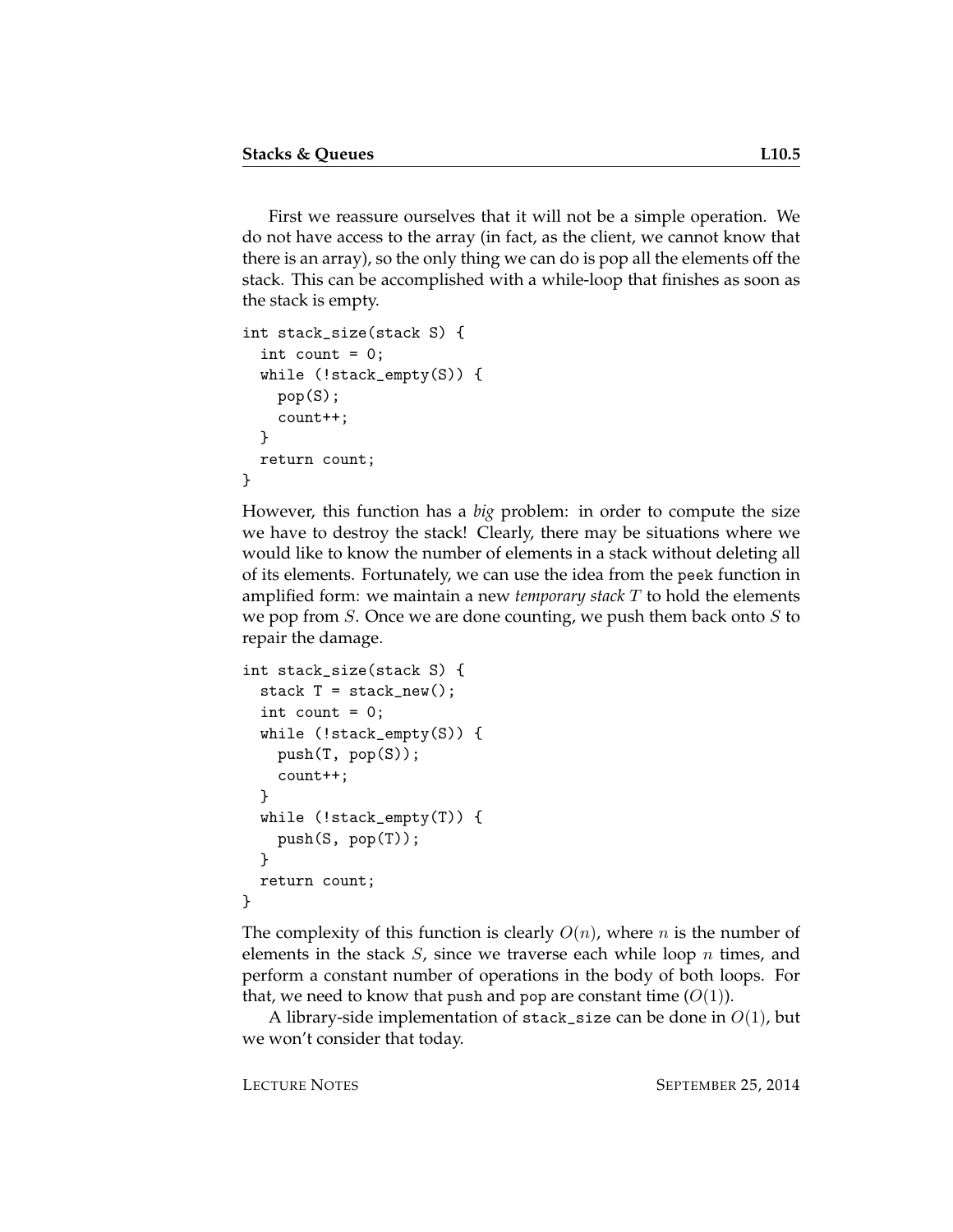### **6 The Queue Interface**

A *queue* is a data structure where we add elements at the back and remove elements from the front. In that way a queue is like "waiting in line": the first one to be added to the queue will be the first one to be removed from the queue. This is also called a FIFO (First In First Out) data structure. Queues are common in many applications. For example, when we read a book from a file as in Assignment 2, it would be natural to store the words in a queue so that when we are finished reading the file the words are in the order they appear in the book. Another common example are buffers for network communication that temporarily store packets of data arriving on a network port. Generally speaking, we want to process them in the order that they arrive.

Here is our interface:

```
/* type elem must be defined */
bool queue_empty(queue Q); /* O(1), check if queue is empty */queue queue_new(); \angle /* 0(1), create new empty queue */
void enq(queue Q, string s); /* 0(1), add item at back */string deq(queue Q) \qquad /* 0(1), remove item from front */
//@requires !queue_empty(Q);
  ;
```
Dequeuing is only possible on non-empty queues, which we indicate by a requires contract in the interface.

Again, we can write out this interface without committing to an implementation of queues. In particular, the type queue remains *abstract* in the sense that we have not given its definition. This is important so that different implementations of the functions in this interface can choose different representations. Clients of this data structure should not care about the internals of the implementation. In fact, they should not be allowed to access them at all and operate on queues only through the functions in this interface. Some languages with strong module systems enforce such abstraction rigorously. In C, it is mostly a matter of adhering to conventions.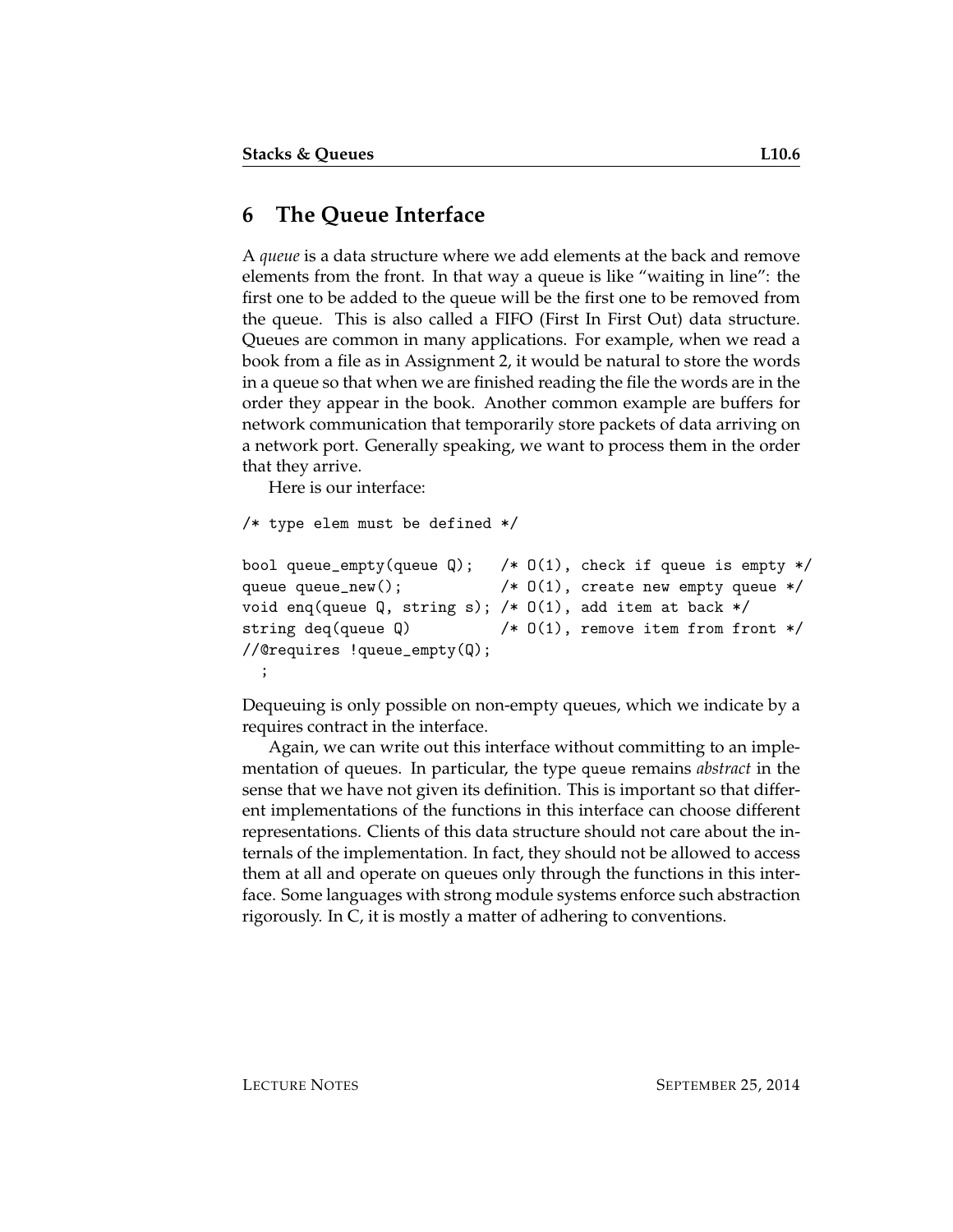# **7 Using the Queue Interface**

We play through some simple examples to illustrate the idea of a queue and how to use the interface above. We write a queue as

 $x_1, x_2, \ldots, x_n$ 

where  $x_1$  is the *front* of the queue and  $x_n$  is the *back* of the queue. We *enqueue* elements in the back and *dequeue* them from the front. If we want to emphasize this, we can draw queues like this:



Here's a trace of the queues in action:



# **8 Copying a Queue Using Its Interface**

Suppose we have a queue  $Q$  and want to obtain a copy of it. That is, we want to create a new queue C and implement an algorithm that will make sure that Q and C have the same elements and in the same order. How can we do that? Before you read on, see if you can figure it out for yourself.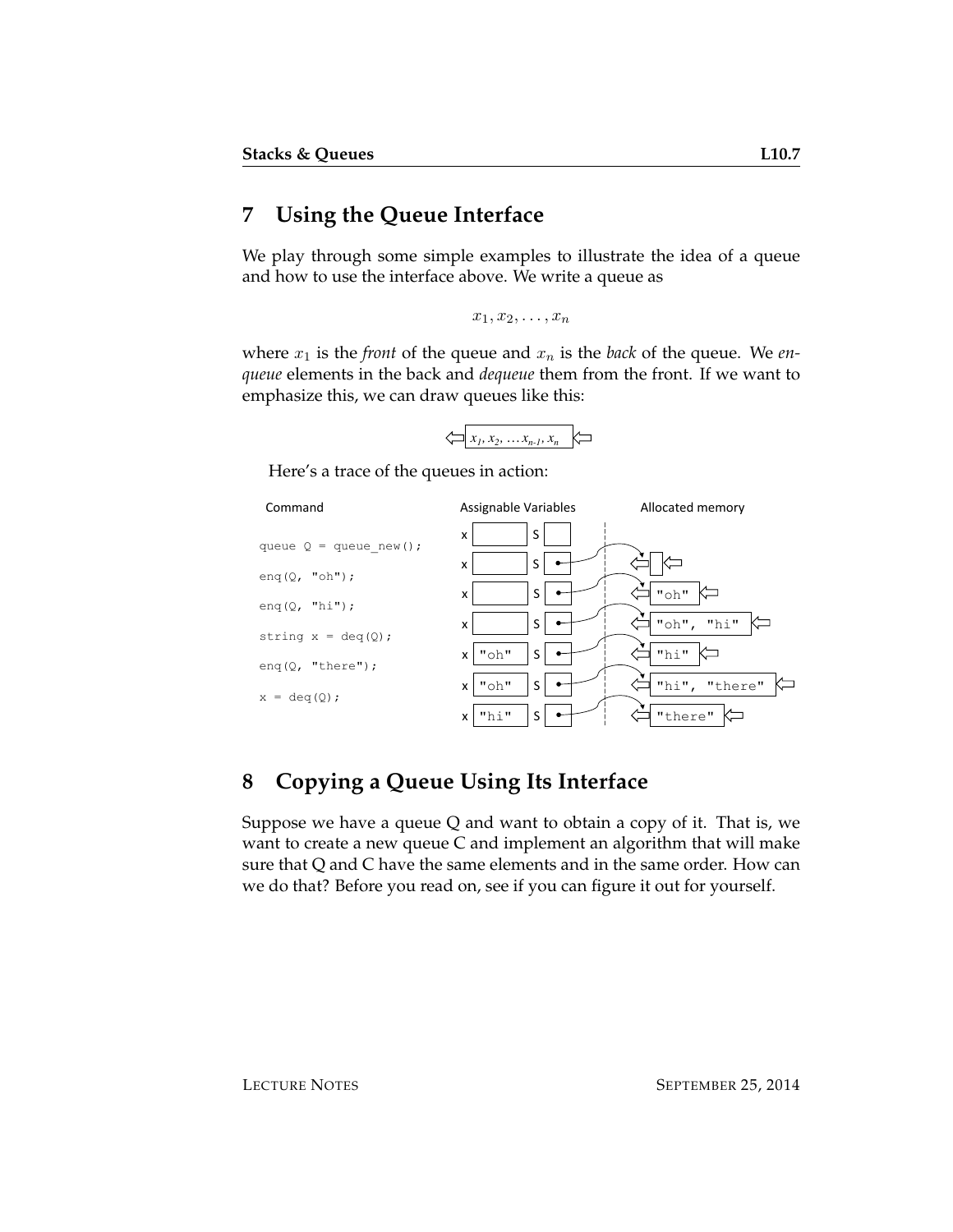The first thing to note is that

queue  $C = Q$ ;

will not have the effect of copying the queue Q into a new queue C. Just as for the case of stacks, this assignment makes C and Q aliases, so if we change one of the two, for example enqueue an element into C, then the other queue will have changed as well. Just as for the case of stacks, we need to implement a function for copying the data.

The queue interface provides functions that allow us to dequeue data from the queue, which we can do as long as the queue is not empty. So we create a new queue C. Then we read all data from queue Q and put it into the new queue C.

```
queue C = queue_new();
while (!queue_empty(Q)) {
  eng(C, deg(Q));
}
//@assert queue_empty(Q);
```
Now the new queue C will contain all data that was previously in Q, so C is a copy of what used to be in Q. But there is a problem with this approach. Before you read on, can you find out which problem?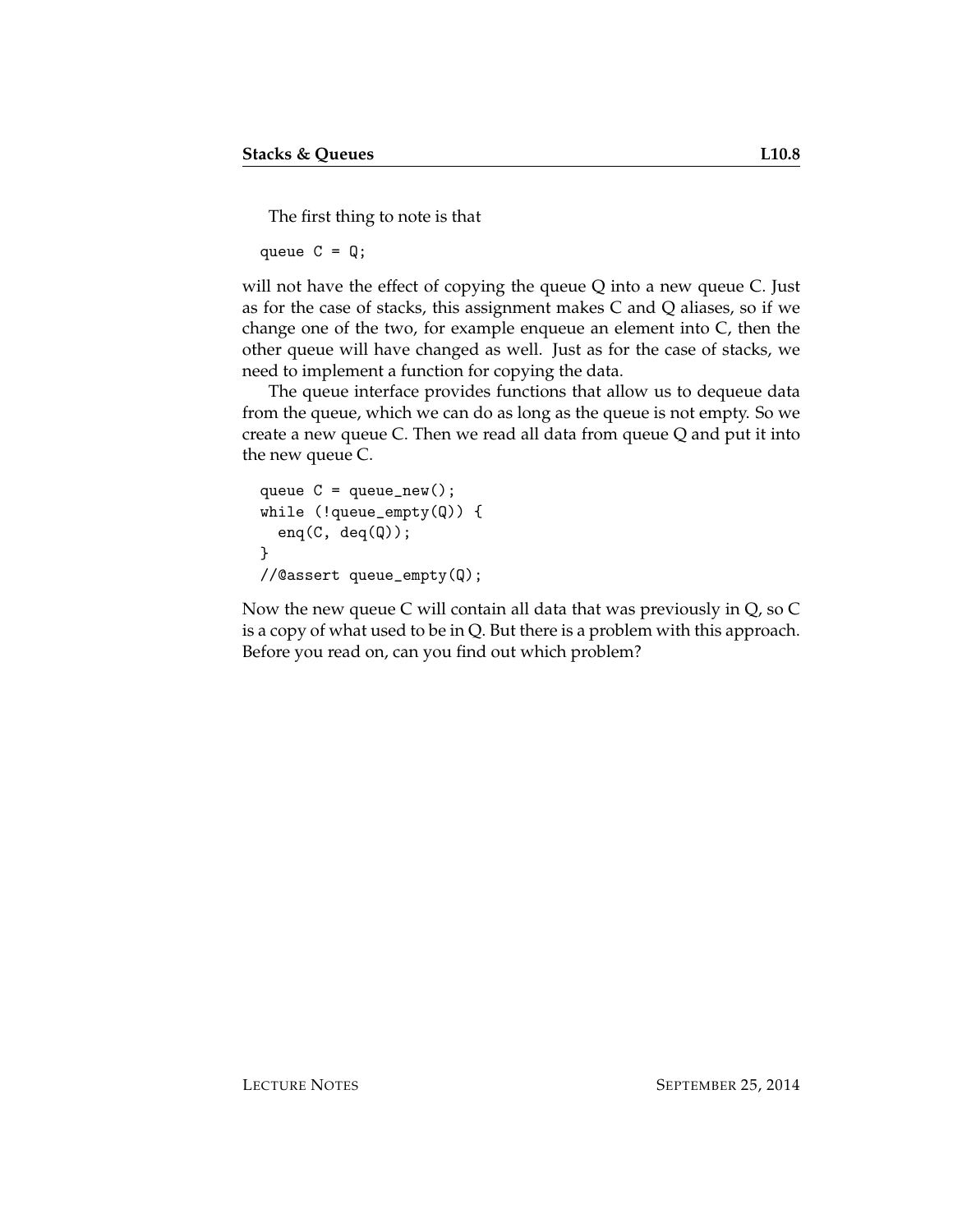Queue C now is a copy of what used to be in Q before we started copying. But our copying process was destructive! By dequeueing all elements from Q to put them into C, Q has now become empty. In fact, our assertion at the end of the above loop even indicated queue\_empty(Q). So what we need to do is put all data back into Q when we are done copying it all into C. But where do we get it from? We could read it from the copy C to put it back into Q, but, after that, the copy C would be empty, so we are back to where we started from. Can you figure out how to copy all data into C and make sure that it also ends up in Q? Before you read on, try to find a solution for yourself.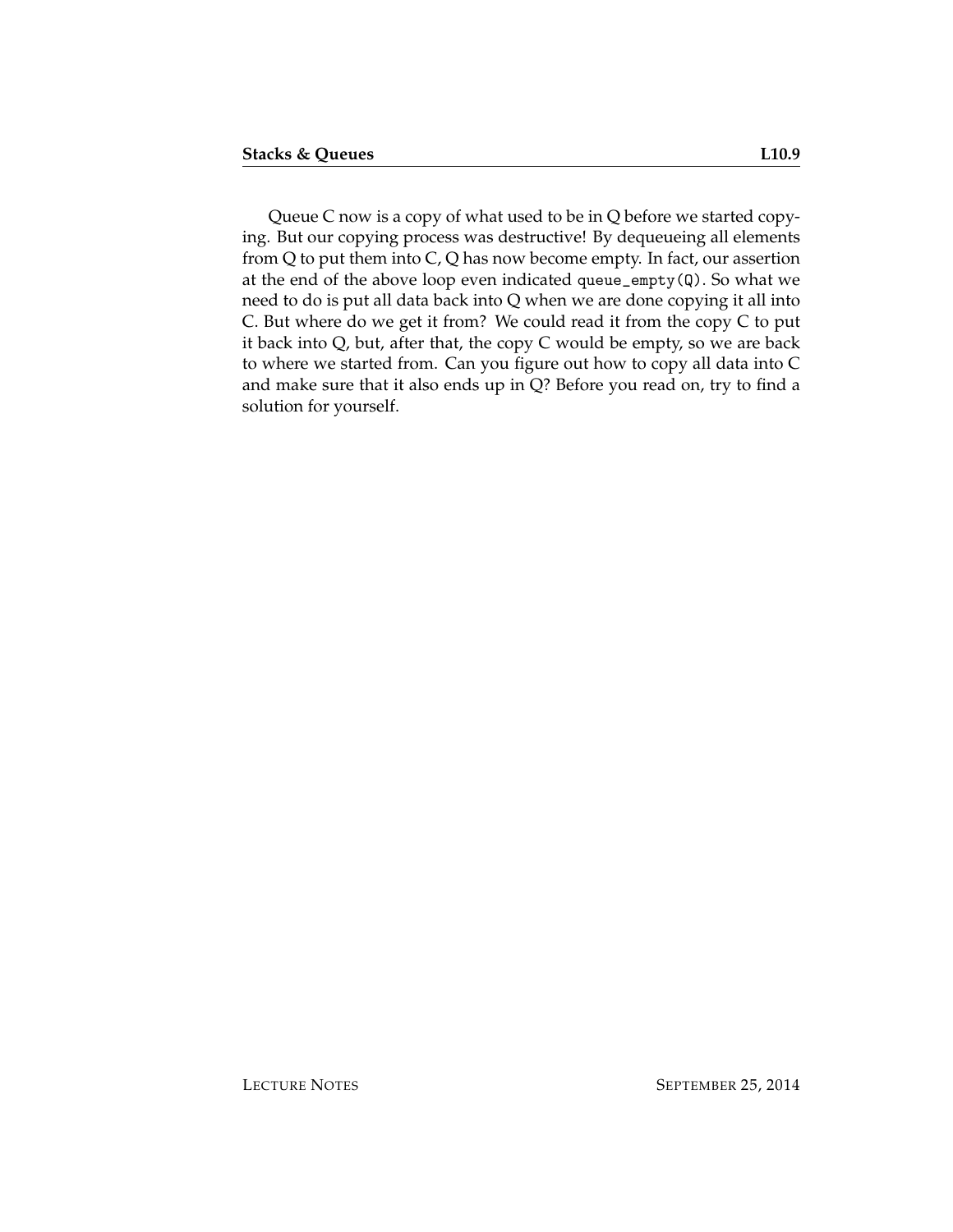We could try to enqueue all data that we have read from Q back into Q before putting it into C.

```
queue C = queue_new();
while (!queue_empty(Q)) {
 string s = deg(Q);
 enq(Q, s);enq(C, s);}
//@assert queue_empty(Q);
```
But there is something very fundamentally wrong with this idea. Can you figure it out?